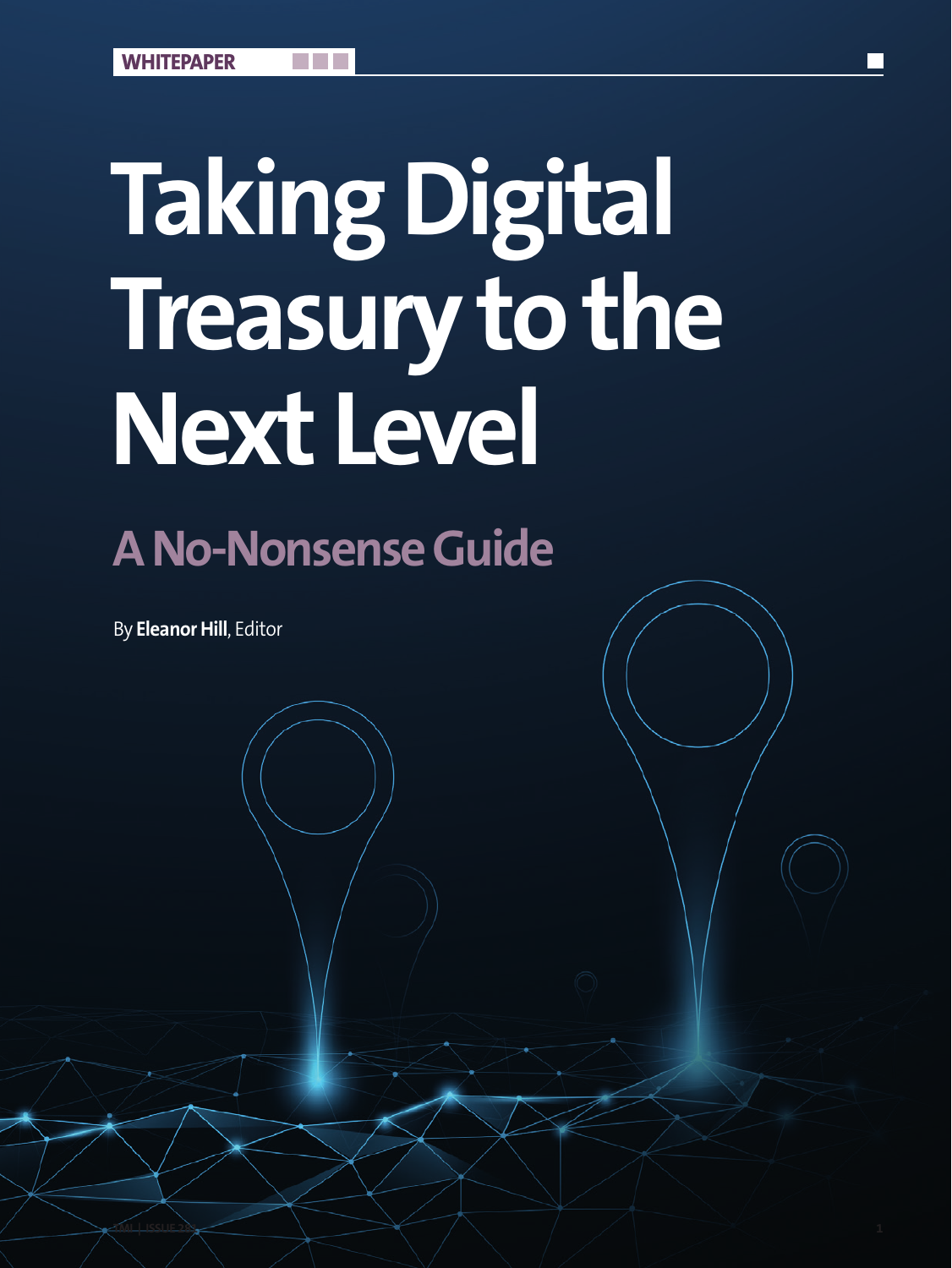### **Introduction**

#### **Moving beyond the Covid catalyst**

**For many corporate treasurers,<br>
2020 was a crash course in<br>
digital transformation. As<br>
companies adjusted to global lockdown 2020 was a crash course in digital transformation. As and remote working as a result of the Covid-19 pandemic, digital operations quickly became essential.** 



**CONOR MAHER**

**Head of Transaction Banking Products, NatWest**

This swift pivot away from manual processes and on-premise tech presented myriad challenges for treasury teams. At the fundamental end of the scale, some treasury teams struggled to gain visibility over cash and some could not make payments, since they had not embraced cloud treasury management systems (TMS) and enterprise resource planning (ERP) solutions or rolled out online and mobile banking capabilities across their entire departments. Meanwhile, paper bank statements being sent to the office suddenly became obsolete – and inefficiencies in manual, paper-based processes, were clear to see.

While working with their business partners to ensure the digital basics were in place, many treasurers were also battling business model and supply chain challenges – as well as managing increased market risk. Organisations that had previously sold goods or services through retail outlets and third parties also realised that they needed to find new ways to connect with 'locked down' consumers via the internet. Treasurers in many sectors soon found themselves adjusting to direct-to-consumer (D2C) sales strategies, requiring the selection of consumerfriendly collection instruments, shifts in well-established cash flow patterns, and the management of additional foreign exchange (FX) risks from international consumers. Suddenly, treasury teams needed to embrace omnichannel collection solutions – preferably with automation and instant visibility built in.

At the same time, physical and financial supply chains came under threat. With many international borders closed, global supply chains became blocked, leading to delays in manufacturing and in financial flows. Numerous suppliers also

felt the economic crunch, and required financial support from their large buyers in the form of supply chain finance (SCF) programmes – delivered via digital platforms.

With the support of internal and external stakeholders, the majority of treasurers took these changes in their stride and reached a functional level of digital treasury operations. But to reap the true rewards of digital innovation going forward, every aspect of treasury – including FX – must operate in a digital ecosystem in order to extract maximum value.

Many treasurers are therefore standing at a crossroads. Either they continue with their basic level of digital functionality, or they start to become comfortable with newer technologies like artificial intelligence (AI) – and take advantage of this inflection point in the digital treasury journey.

To assist treasurers in this endeavour, this whitepaper examines ways in which treasurers can move beyond a basic digital treasury landscape towards a more efficient and insightful real-time environment. We will explore tangible solutions, available in the market today (rather than in the pipeline), which can often be implemented with minimal resource requirements on the treasury side. At the same time, we will demystify digital treasury jargon and highlight best practice.

We hope you find this whitepaper insightful and we look forward to discussing digital treasury evolution with you in due course.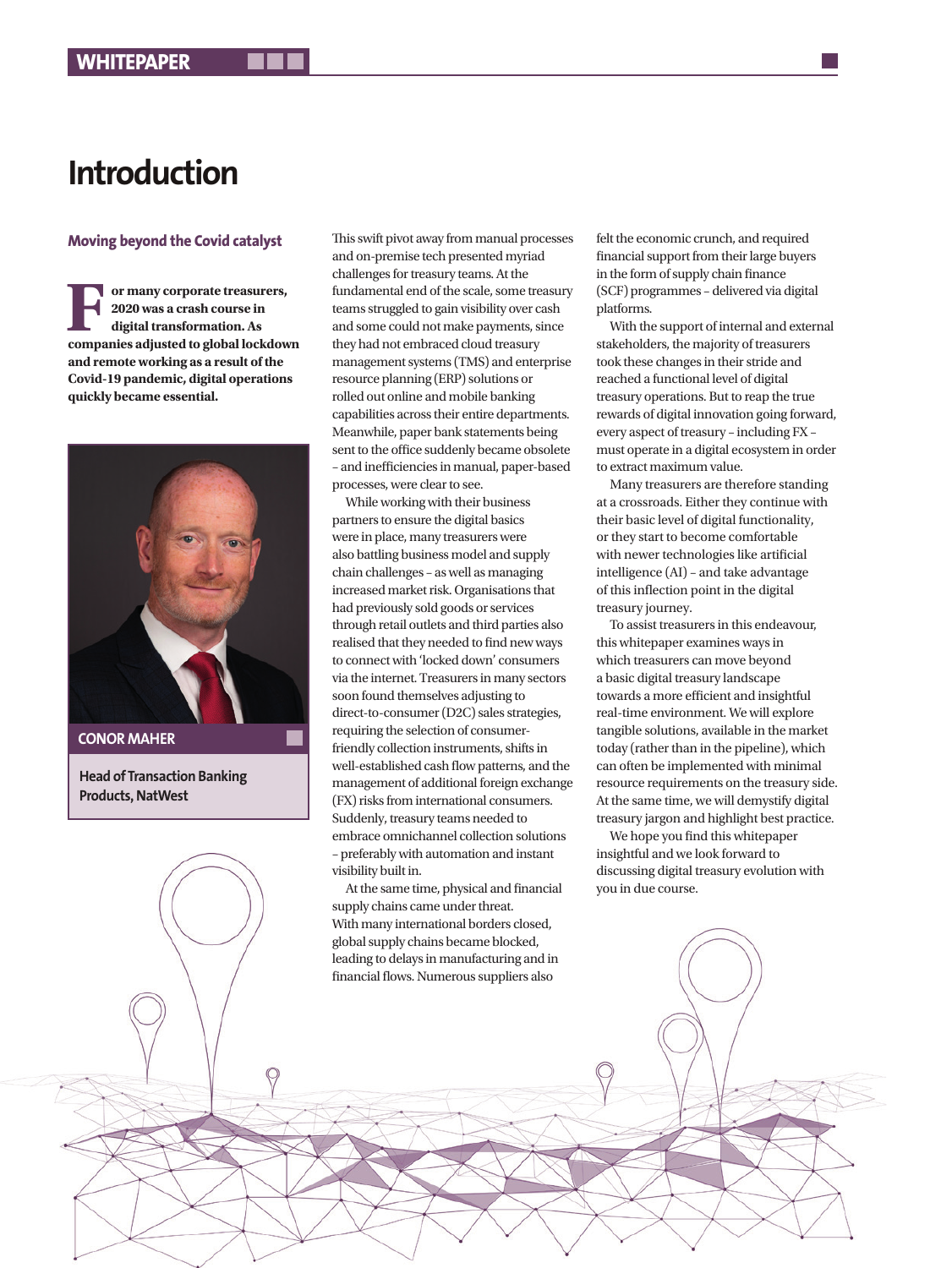#### **Low-hanging fruit**

Digital transformation does not have to mean tearing up the treasury rule book. In fact, there are some simple steps that any treasury team can take to become 'smarter'.

As Matthew Giannotti, Head of Transaction Services Sales FI & Professional Services, NatWest, explains: "During the pandemic, we have seen a significant shift to digitise and automate treasury processes wherever possible. Payments and reporting are two obvious areas, and banks have established digital solutions and channels to assist corporates with removing paper and manual work – with very little effort required from the corporate's side. "

Maher cites the example of everyday online banking. "Pre-pandemic, a number of companies did not utilise online and/or mobile banking platforms to their full extent, or hadn't enabled the complete set of functionalities across all permissioned employees," he says. "Now, they're leveraging additional capabilities, including self-service tracking of payments, for example. This gives them greater visibility and control, but requires no additional implementation effort. It's a case of better understanding what your existing technology – from both banks and vendors – can do for you and leveraging that to the full."

The shift to remote working as a result of Covid-19 has also shone a spotlight on inefficient manual processes and hidden costs, says Maher. "Think of something as trivial as a cheque. Before the pandemic, many customers would come into the branch to deposit cheques. Now they use their mobile phone to scan the cheque and deposit it into their account. This saves paper, time and effort. And, again, requires no implementation effort from the customer's side."

Elsewhere, banks' acceptance of digital signatures via technologies such as DocuSign has increased during the pandemic, enabling treasury teams to significantly reduce paper usage around contracts, for instance. Rowan Austin, Head of Trade Origination and Advisory, NatWest, comments: "The digital signing capability has been especially transformative in the trade finance space, where paper-based processes and wet signatures were typically

the norm. Now, we are able to execute much more trade-related documentation digitally, but there are still several areas where the legal and regulatory framework still needs to catch up."

These are just a few examples of low-hanging fruit along the digital treasury journey. But there is much more that treasurers can be doing to leverage the full benefits of digital solutions and workflows – either with the help

of in-house IT teams or in partnership with banks and vendors. Of course, it is important for digital solutions to respond to a need within the organisation or to further its strategic aims; technology for the sake of technology is unlikely to deliver optimal results.

With that in mind, let's take a closer look at some of the more impactful digital tools and trends – beyond removing paper – that treasurers can take advantage of today.



**Head of Trade Origination and Advisory, NatWest**



**MATTHEW GIANNOTTI**

**Head of Transaction Services Sales FI & Professional Services, NatWest**

#### **DIGITISATION VS. DIGITALISATION: WHAT'S THE STORY?**

The world of digital treasury is awash with acronyms and jargon. Two of the most commonly confused or interchanged terms are 'digitisation' and 'digitilisation'. So what's the difference?

#### **Digitisation**

In a nutshell, digitisation is performing the same task as would be done manually but in a digital format. This is essentially turning analogue resources, such as physical papers, into electronic files. With digitisation, operational efficiency is improved, but the business model stays the same.

#### **Digitalisation**

Meanwhile, digitalisation is about transforming business activities with technology. The idea is to create value through technology by exploring new geographical and strategic frontiers, transforming the business model in the process.

#### **Making change happen**

Both digitisation and digitalisation are necessary parts of a successful treasury transformation.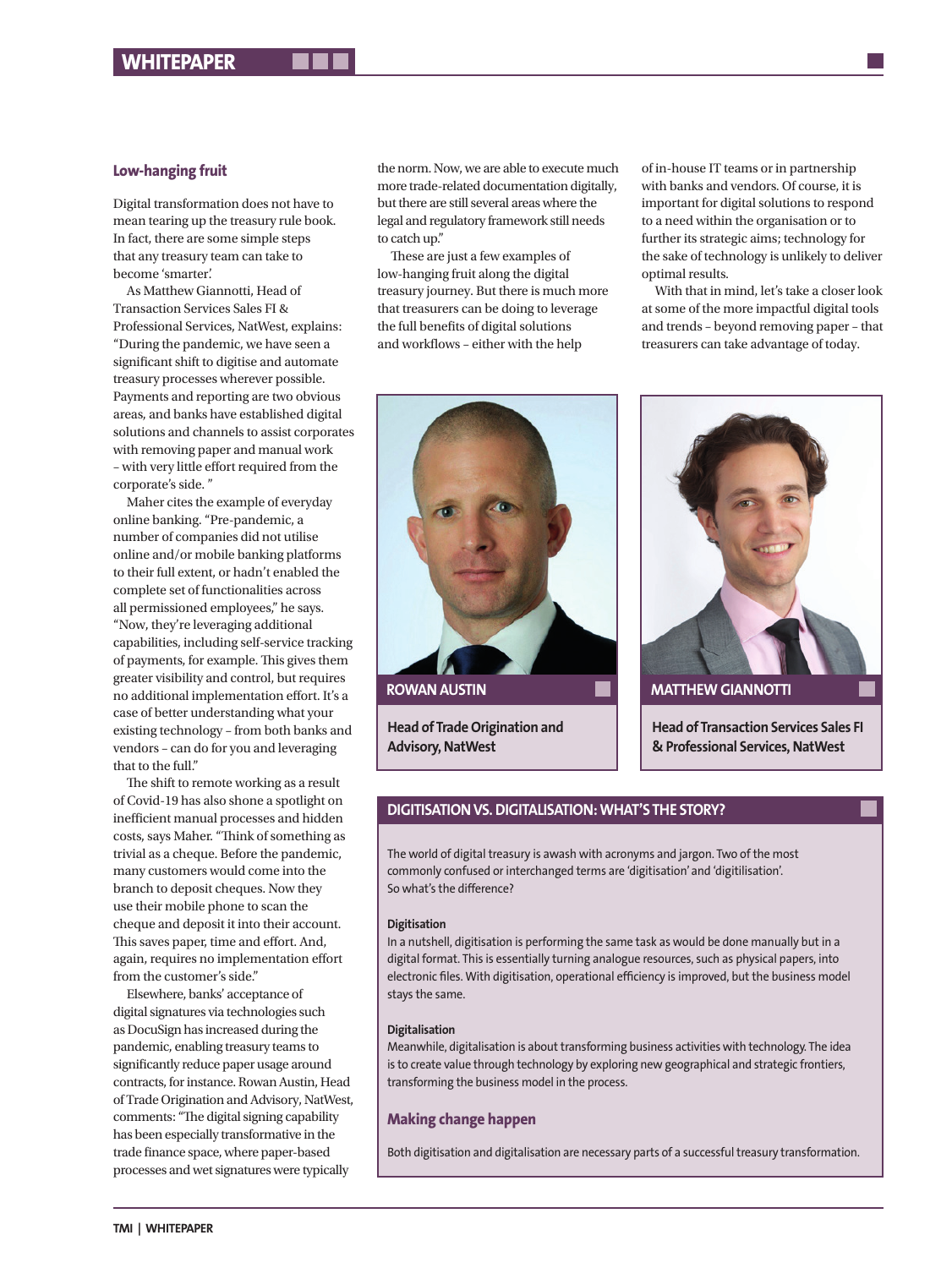## 1**. Robo treasury**

With lean teams managing a rapidly growing volume of data and the velocity of cash increasing to be real-time, 24/7/365, it comes as no surprise that robotic process automation (RPA) is growing in popularity among treasurers. According to PwC's most recent Treasury Benchmarking Survey, 47% of treasurers believe RPA will be either 'relevant' or 'highly relevant' by 2022<sup>1</sup>. The same survey also identified a number of concrete applications for RPA in treasury (see fig. 1).

RPA can also be combined with other technologies such as AI and machine learning (ML) to increase its usage. This so-called smart RPA can perform tasks, such as matching part payments and invoices, much more rapidly than an employee could. In essence, RPA frees up treasury personnel for more value-added tasks, while increasing efficiency and the speed at which the team can operate.

Nevertheless, there are considerations to take into account, says Giannotti. "There could potentially be regulatory complications around certain RPA use cases. We have worked with some corporates that simply wanted to use RPA to download statements from an online banking portal – but have subsequently

#### **HOW DOES RPA WORK?**

A bot is simply a piece of software that can be used to capture and automate defined, repetitive, typically low-value, tasks.

RPA can be integrated with everyday technologies such as email and spreadsheets. As such RPA can collate the information and processes that a human employee requires to perform a defined task – but much more rapidly.

RPA is becoming easier and easier to access, thanks to innovative fintechs and well-informed in-house IT teams. Some treasury leaders are training themselves and their teams in RPA so that they can work with IT to build the best possible RPA solution for treasury.

*Source: https://treasury-management.com/articles/ raising-the-bar-corporate-recognition-awards/*

decided against RPA because secure authentication of information is required. I believe this will be a multifaceted challenge as RPA becomes more pervasive in treasury."

Another potential barrier to the rise of RPA, Giannotti believes, is good old human psychology. "With the ability to automate payment execution and perform intelligent reconciliation, accounts payable and accounts receivable teams will likely be wondering how secure their jobs are in the future. Fortunately, treasury teams are often under-staffed at the best of times, so headcount is likely to remain pretty stable, but treasury leaders would do well to educate their teams around the benefits of RPA, dispel any fears about robots

66

'taking over', and also work to identify ways in which treasury can become more strategic, thanks to RPA doing a lot of the donkey work."

Maher agrees, adding: "In this 'always on' era, treasurers are going to need as much time as possible back to analyse and interpret data – in order to make strategic decisions." Interestingly, Giannotti notes that 'smart bots' (in combination with AI and ML) could also take on the task of collating data, running models, and calculating decision paths, in particular in areas such as financial risk management. "There is a new strategic world opening up for the treasurer and a unique opportunity to demonstrate added value to the CFO and board."

*It is important for digital solutions to respond to a need within the organisation or to further its strategic aims.*

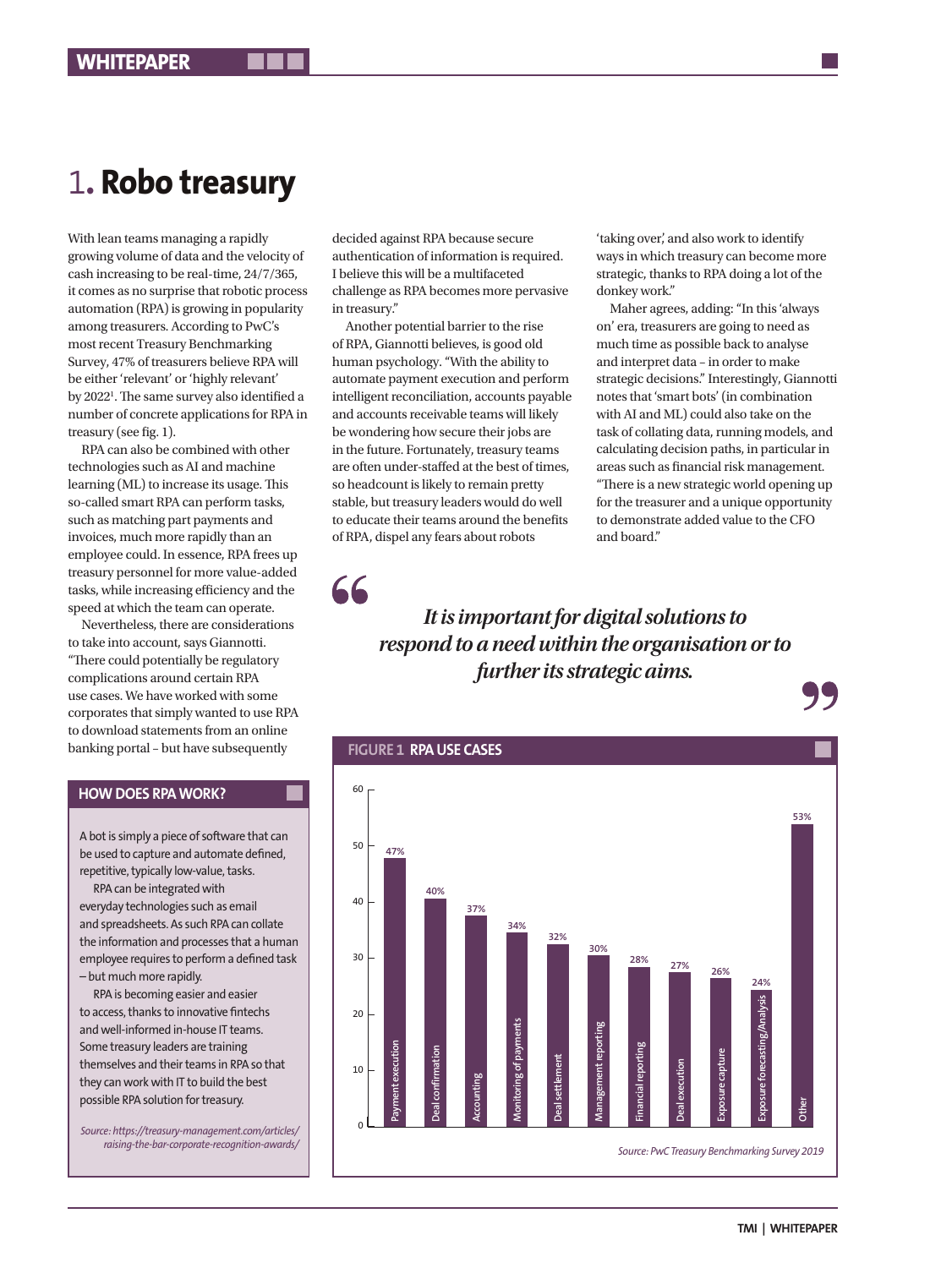## 2**. Artificial intelligence and machine learning**

According to an April 2021 poll by Treasury Management International, 16% of treasurers cite AI and ML as their top digital priority. One of the reasons for this popularity is the potential to increase cash flow forecasting accuracy and speed – a task that has received great attention as a result of the pandemic.

Correctly deployed, AI can provide early warning of potential issues that might otherwise go unnoticed, such as increasingly erratic customer payment behaviours. AI can also be used to stress test liquidity, enabling treasurers to run multiple scenarios with numerous variables at the click of a button.

"Complex decision-making, such as working out which instrument to use to hedge a non-standard risk, can also be supported by AI's ability to quickly compute scenarios," comments Giannotti. "Indeed, as treasury

becomes increasingly data-driven, AI for data analytics will only become more important. With electronic payments and collections, as well as real-time cash visibility at the touch of a button, treasury is dealing with more data than ever before and at a greater speed than ever before – humans alone cannot keep pace with that but AI and ML can."

Elsewhere, AI and ML have a powerful role to play in fraud prevention, with some banks now offering payment outlier solutions to identify unusual payment behaviours. And on a related note, an international airline has recently completed a project to identify erroneous payments to suppliers. This has saved the finance team precious time by reducing false positives, while correctly identifying payment anomalies that could have been missed manually<sup>2</sup>.

While many treasury teams will not

have the resources to work on internal AI projects, fintechs are becoming active in this area and there are numerous offerings available in the market, in particular around cash flow forecasting. Many banks are also joining forces with fintechs to bring AI capabilities to their customers, meaning that the barriers to entry for using treasury AI are lowering.

As with RPA, regulation in the AI and ML space is also evolving, with the European Commission having recently issued a 'Proposal for a Regulation laying down harmonised rules on artificial intelligence'. Some finance professionals also see AI as a threat to their jobs, but Maher notes that "AI is in fact likely to enable treasurers to do more strategic thinking and to deploy an asset that technology doesn't yet have: gut instinct. Someone also has to teach the AI, so there isn't too much of a threat at present".

## 3**. Application programming interfaces**

Maher comments: "While application programming interfaces [APIs] might seem like quite a new technology, they have been around for well over a decade. Treasurers are now exploring new ways to leverage them, including through open banking."

One of the most promising use cases for APIs lies in the area of payments. Deployed correctly, APIs can be used to collect from customers in real time,

direct from their bank account without the need for account details or costly fees. APIs can also be used to generate instant payments, again without the need for bank account details. NatWest's innovative solution that delivers these capabilities is called Payit™, which is part of NatWest's 'Bank of APIs' initiative. Importantly, end customers do not need to bank with NatWest to use Payit<sup>™</sup>.

Improved cash and exposure

visibility is another area where APIs are making waves. Nick Pedersen, Global Head of Digital, NatWest Markets, comments: "One of the biggest datarelated challenges that treasurers have is pulling cash balances from various bank accounts they hold with multiple banks. Open banking is a great way of standardising the output of that data and being able to pull it in one file simply and quickly. Having that data in one place

#### **WHAT ARE APIS AND WHAT CAN THEY DO?**

An application programming interface (API) is a software intermediary that enables multiple applications to talk to one another. They can be used to seamlessly integrate new functionalities into an existing system, for example. APIs also deliver information instantly, and form the basis of real-time treasury.

Despite the technical nature of APIs, there is no need for treasurers to understand the mechanics of them – the prize lies in identifying how APIs can help to increase treasury efficiency. In addition to the use cases explained opposite, some corporates are replacing host-to-host connections with APIs. Elsewhere, APIs are also being leveraged to help tackle fraud, through services such as Confirmation of Payee.

#### **What is open banking?**

Maher explains: "Open banking is an infrastructure that facilitates the secure sharing of financial information as well as payment instructions – through the use of open APIs. There are clear opportunities to leverage the digital ecosystem that open banking creates to solve real business challenges for corporate treasurers and to leverage innovation."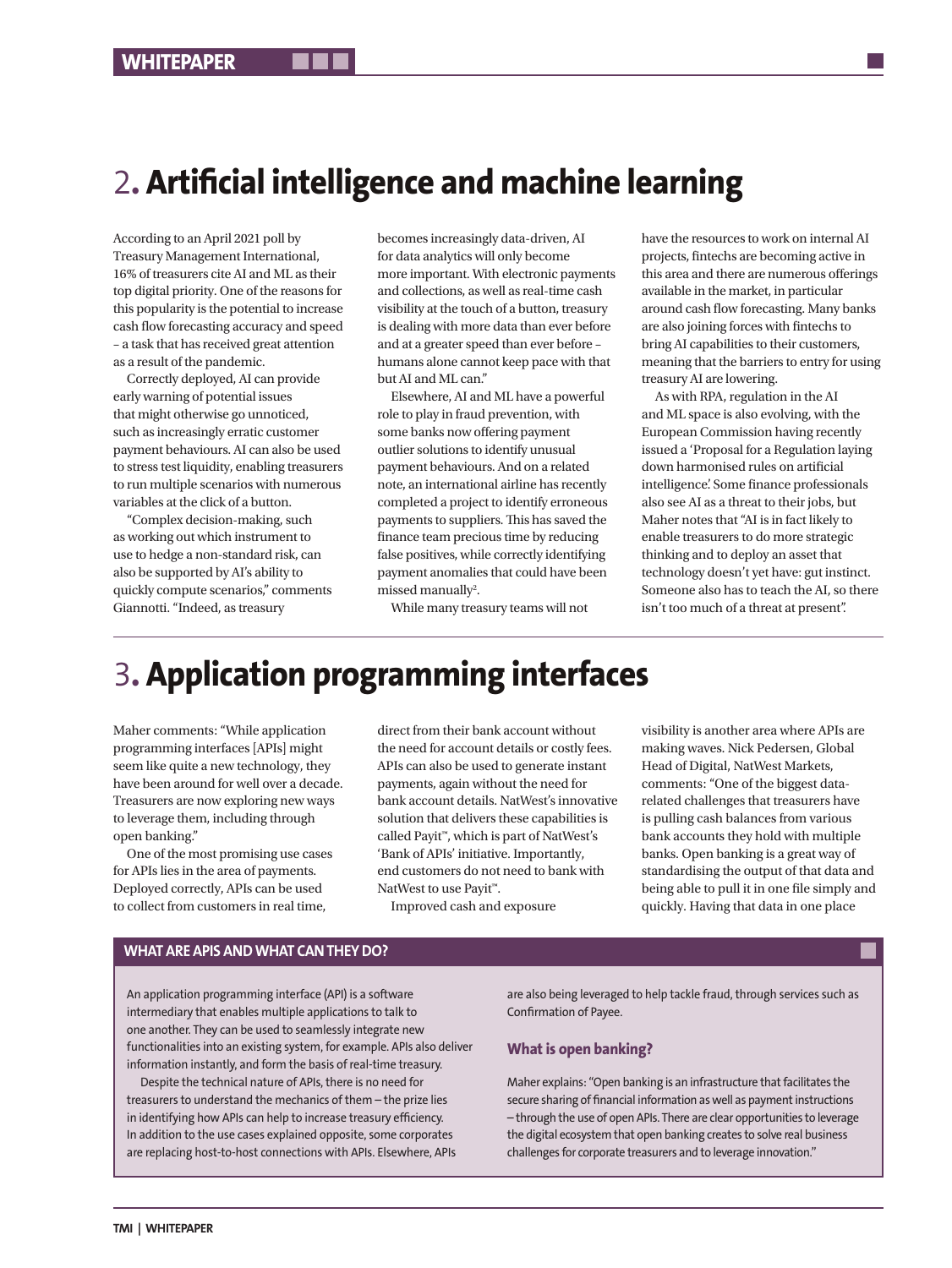enables treasurers to make decisions around liquidity and FX much more easily and swiftly."

The same type of aggregation is also happening in the trade and supply chain space, enabling visibility across multiple platforms, in one place. Austin comments: "One of the challenges in the trade space is that there are so many disparate platforms available to corporates that it can be a challenge to choose solutions that will talk to each other – and to the corporate's TMS or ERP and banking partner(s). This leads to information breaks in the chain and a lack of visibility, as well as operational inefficiencies. The beauty of APIs and the open banking framework is that corporates can potentially bring these different systems together to create an information ecosystem, which offers a single window onto trade activities."

The situation is not dissimilar in the supply chain finance (SCF) space, says Austin, and there are a growing number of SCF vendors and fintechs who have fully operational API-based multi-bank solutions available today. "The theory behind such platforms makes complete sense – why wouldn't a corporate want just one platform for all of their SCF needs? But there are risks to consider too. Will the chosen provider truly be able to connect to all of the company's banks? And more importantly, will the provider still be around in years to come?"

Austin continues: "As such, I would urge caution when examining

To discover more about Payit™ and open banking, read our recent article *Open Your Eyes to the Benefits of Open Banking*.



*tinyurl.com/5jxdbas4*

emerging solutions such as API-based multi-bank platforms. Yes, there are significant potential benefits, but there are risks to be weighed in the balance as well. Choosing the right partner is not just about technology capabilities, it's about trust and resilience as well."

In addition to aggregating cash, trade and FX data, APIs also come into play in the execution of FX transactions, says Pedersen. "Once the treasurer has pulled all of their bank account data together, then they need to make a decision – am I going to buy or sell this currency? Do I want to hedge it or do something different? After the decision is made, APIs can be used to seamlessly execute that decision – from their TMS or ERP." Pedersen explains that NatWest uses APIs to embed the bank's FX services into the customer's existing TMS or ERP. This enables seamless transactions and also helps the customer to achieve best execution.

Along with the technical API integration, NatWest also provides advisory around further improving FX efficiency. "One of the areas that is often overlooked is transactional FX. These small FX trades associated with cross-border payments or international supply chain finance might not seem significant in isolation, but when aggregated the story is often different. "Treasurers typically have an arbitrary cut-off where they say, 'any FX exposure that's under £1m, for example, we will manage as a small transaction' – and the rules that are typically applied to their large FX transactions do not come into play. This can lead to price and operational inefficiencies."

Thankfully, APIs and automation can be used here to bring the same level of pricing and hedging expertise that applies for the company's main FX risks to transactional FX. "There is no longer a need to split these two elements of FX. At NatWest we work with a number of innovative partners that can deploy the APIs and automation to enable a single treatment for all FX transactions – regardless of their size," says Pedersen.

The above examples are just the tip of the iceberg as far as APIs and open banking are concerned. As the compliance angle around open finance is honed and as banks and fintechs continue to collaborate, many more treasury APIs will evolve.



**Global Head of Digital, NatWest Markets**

#### **A WORD ON AUTOMATING FX**

According to Pedersen, a large proportion of corporates still use spreadsheets to manage FX exposures. "This creates a blockage in what could otherwise be quite a seamless process. It also opens up room for manual errors and delays." To make the move away from spreadsheets, Pedersen believes that choosing a software vendor and a digitally savvy bank that has a good relationship with the vendor is key. "It's no good picking a software vendor that can accommodate your complex hedging needs only to find out that they don't gel well with your chosen bank – or vice versa. Relationships are arguably just as important as technology when it comes to FX automation."

#### **BANK OF APIS**

NatWest's Bank of APIs is a community designed to help build the future of banking through collaboration with fintechs and customers. The bank's API ecosystem simplifies and facilitates the development of innovative digital solutions across a range of services.

*Discover more at www.bankofapis.com*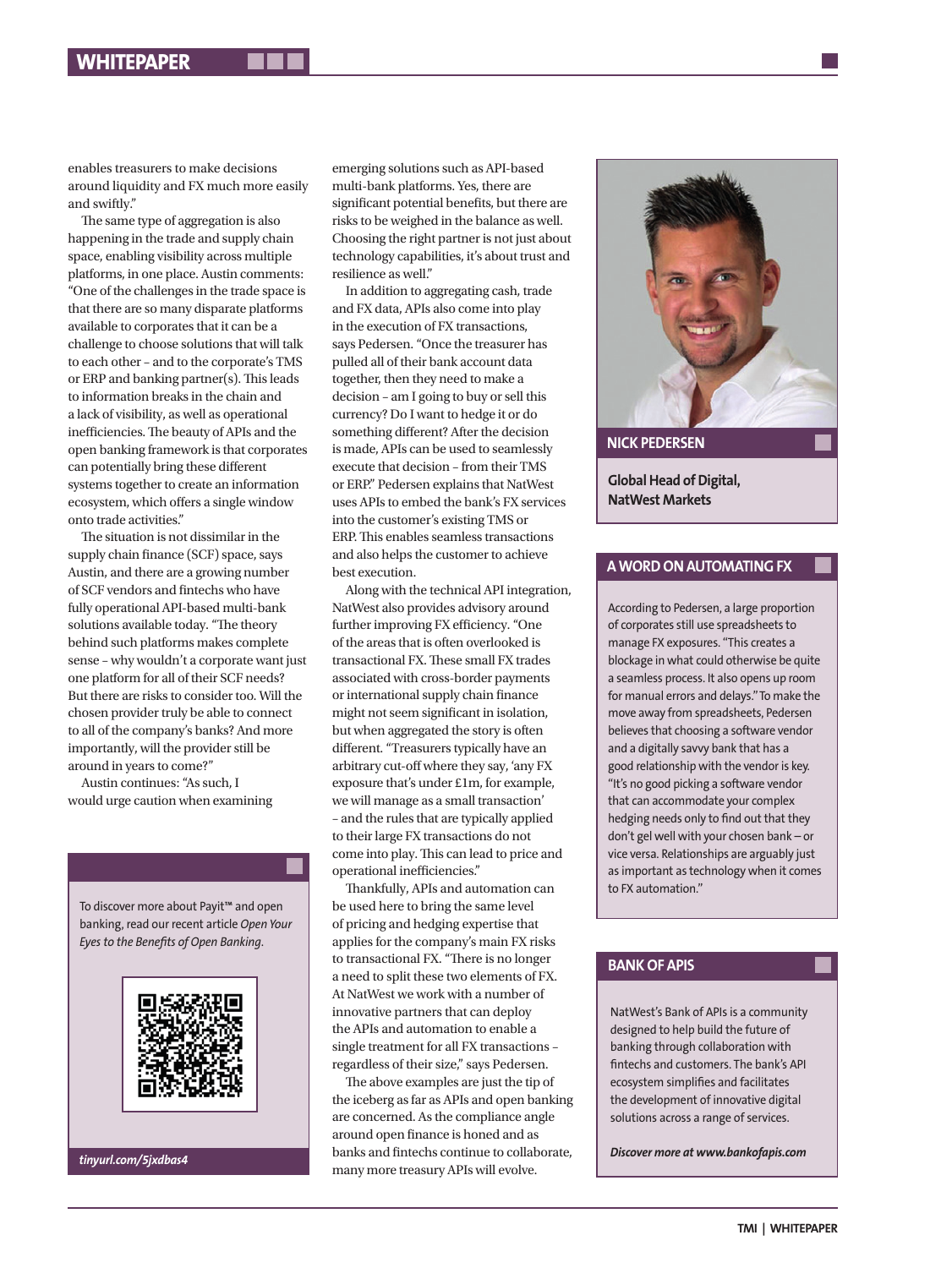## 4**. Cloud computing and treasury on demand**

Maher comments: "The pandemic has proven that we are able to work remotely. And these working patterns are likely to stay for a long time as people and companies realise the benefits of a remote workforce. What's enabling that is cloud technology – since it gives systems access more or less anywhere in the world, 24/7/365."

Giannotti agrees, adding: "The historic view of treasurers was that first thing in the morning when they arrive in the office, they would pull a report from the TMS or ERP. Now they are sitting at home, receiving instant information on demand, and being pinged notifications for anything that requires action."

Companies that did not have a not cloud-based tech infrastructure prior to the pandemic have now, by and large, managed to shift to a functional remote model. But even those that already had cloud systems in place have further to go in terms of enabling truly on-demand treasury, anywhere in the world, anytime.

"Think about reconciliations, for example," says Maher. "In the past, reconciliations have inevitably involved paper documents of one sort or another. Quick digital fixes, such as emailed documents, have been made throughout the pandemic to enable remote working. Now that the initial 'firefighting' is over, however, it's time to take a step back and

#### **DEMYSTIFYING THE CLOUD**

According to cloud provider Microsoft Azure: "Simply put, cloud computing is the delivery of computing services – including servers, storage, databases, networking, software, analytics and intelligence – over the internet (the cloud) to offer faster innovation, flexible resources and economies of scale. Typically, you only pay for cloud services you use, helping you lower your operating costs, run your infrastructure more efficiently and scale as your business needs change."

*Source: https://azure.microsoft.com/en-gb/ overview/what-is-cloud-computing/*

#### **E-INVOICING IN THE CLOUD**

One area where cloud solutions have come into their own during the pandemic is e-invoicing. Austin comments: "Almost all organisations have or will be moving towards a cloud-based e-invoicing solution and the pandemic has certainly acted as a catalyst here."

He continues: "NatWest undertook a digital transformation in its e-invoicing processes several years ago and uses cloud-based vendor, Taulia, to ensure end-to-end efficiency. We've learnt so many important lessons from that transformation that we can now pass on to customers – not least that a cloud-based electronic-invoicing platform enables visibility and management of working capital anytime, anywhere."

To complement and help monetise invoices, dynamic discounting solutions are also now being built into e-invoicing platforms, says Austin. "This enables treasurers to be even more dynamic around the management of working capital."

assess how to optimise what's in place."

Have documents only been digitised when really there is a need for digitalisation – as in a process rethink? And are there cloud systems available that could assist in this journey, ultimately resulting in no treasury team member ever needing to be in the office purely to receive a paper document? These are the types of questions treasurers should be

asking in order to fully embrace treasury on demand.

Giannotti concurs: "In the era of real-time information, paper-based processes simply do not cut it. Treasury needs to be able to analyse information and respond to queries in a far more efficient way, 24/7/365. Cloud solutions and on-demand information are part of the bedrock of a truly digital, realtime, treasury."

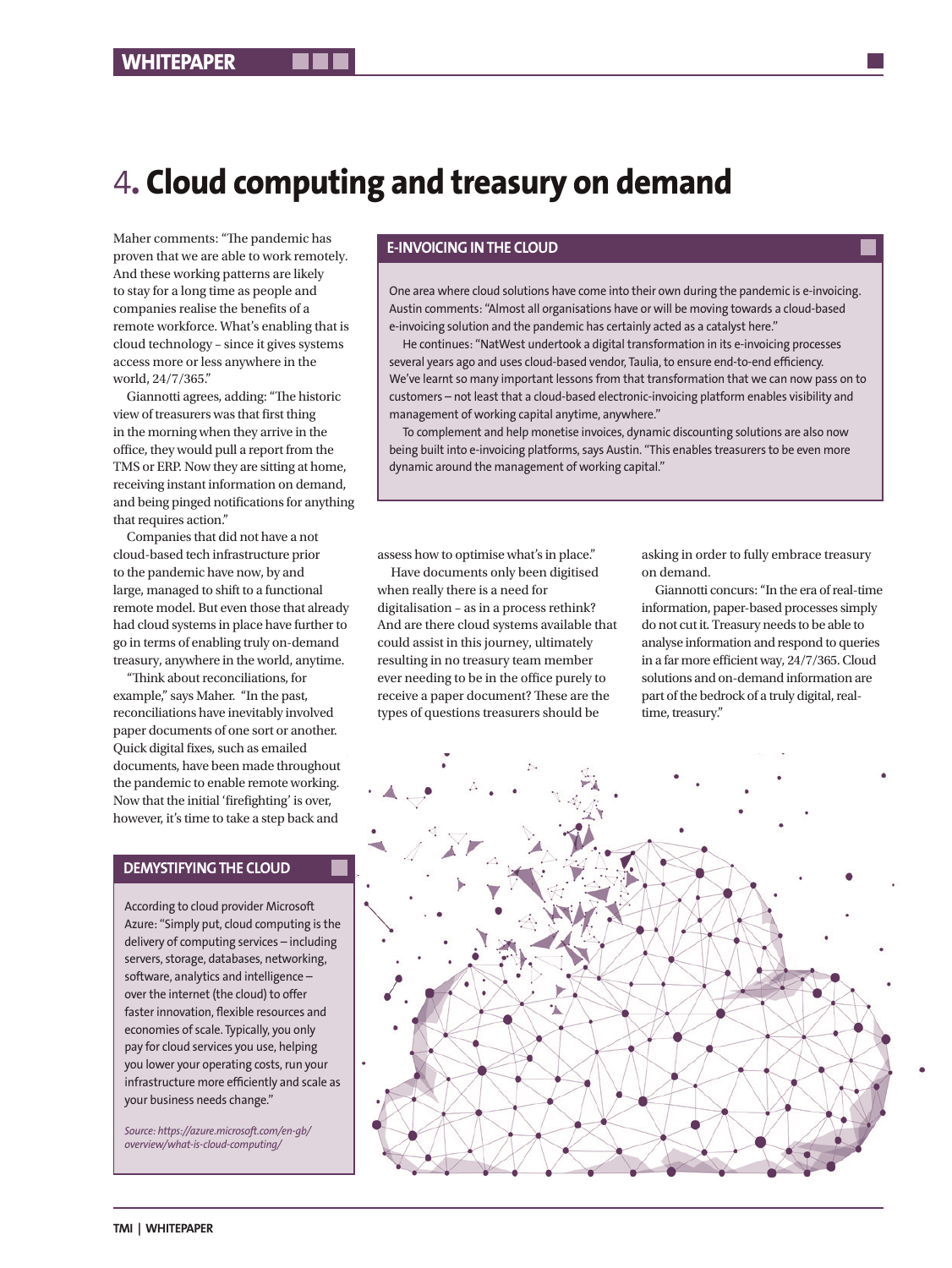## 5**. Seamless digital payments and collections**

Although not technically a technology in itself, electronic payments and collections are also a critical part of a solid digital treasury strategy – especially in the era of e-commerce.

Maher explains: "In response to global lockdowns, customers are increasingly building and/or developing their e-commerce capabilities, with many organisations that were previously business-to-business sellers now connecting directly with consumers."

Strategic treasurers have a role to play here in helping to ensure that the range of payment instruments offered to the end-customer is sufficiently broad and seamless to encourage checkout. "This should include alternative payment methods, ranging from mobile wallets to API-based payment tools such as NatWest's Payit™," says Giannotti.

#### **DID YOU KNOW?**

In the UK alone, e-commerce already accounts for more than 25% of all retail sales. By 2024, this number is expected to reach almost one-third of all retail sales.

*Source: https://osome.com/uk/blog/2021-ecommerce-trends/*

Of course, treasurers are not alone in this endeavour – banks' merchant acquiring teams can assist in ensuring collection instruments and processes are optimised across both digital and physical channels. "It is important that data flows from online and in-person sales are also managed in one place, so that returns can be processed without complications, and so that treasury can have a complete cash picture at any point in time," adds Giannotti.

Away from the e-commerce space, realtime payments and collections are also a cornerstone of digital treasury – whether it be domestic schemes, or SWIFT gpi. These are no longer just the preserve of B2C organisations, but B2B companies as well. And as the ISO 20022 standard rolls out, instant payments will gain even further traction. Added value services such as 'Request to Pay' and 'Confirmation of Payee' only make the business case for instant payments and collections stronger.

#### **The human touch**

The technologies and trends highlighted above are by no means an exhaustive list of digital treasury components. Nevertheless, they are some of the most critical ingredients for a treasury department that can operate in real time, from anywhere in the world, answer management's questions on demand, and help the business to achieve its growth and competition goals.

That said, the human element of digital treasury cannot be overlooked. Maher comments: "Skills gaps are already emerging in treasury departments as technology is evolving at such a rapid pace. Ongoing training is essential to help keep the treasury team up to speed. Familiarisation with new technologies should also help to break down any cultural or psychological barriers. Training around

cybersecurity and fraud prevention is also critical, given that 'bad actors' are becoming increasingly sophisticated and attacks are becoming more frequent."

Working collaboratively with others in the business will also be critical to achieving digital transformation that reaches its full potential, believes Austin. "This is particularly true for trade because it impacts so many functions across the organisation. Building relationships with other departments and helping them to understand how the digital project will add value for them, will inevitably pay dividends."

Austin also says it is important to recognise that humans still have a role to play in a number of transactional processes, especially around trade. "There are times when manual, human-centred, processes still work and do not need to be changed. For large value, low volume, trade deals, for

example, it is still perfectly acceptable to pick up the phone to the bank or to email them. In fact, this might be more efficient than going through a platform."

#### **Integrating ESG**

Another important aspect of digital treasury is environmental, social and governance (ESG) factors. Of course, there are the obvious environmental wins as a result of eliminating paper through digitisation, which lead to a reduced carbon footprint. But ESG can also be embedded in many digital treasury solutions. SCF is a prime example.

Austin notes: "Regulations such as the Prompt Payment Code and consumer desires for more sustainable and ethical interactions are driving a move towards sustainable SCF programmes. These enable financing rates to become more favourable



*Working collaboratively with others in the business will also be critical to achieving digital transformation that reaches its full potential.*